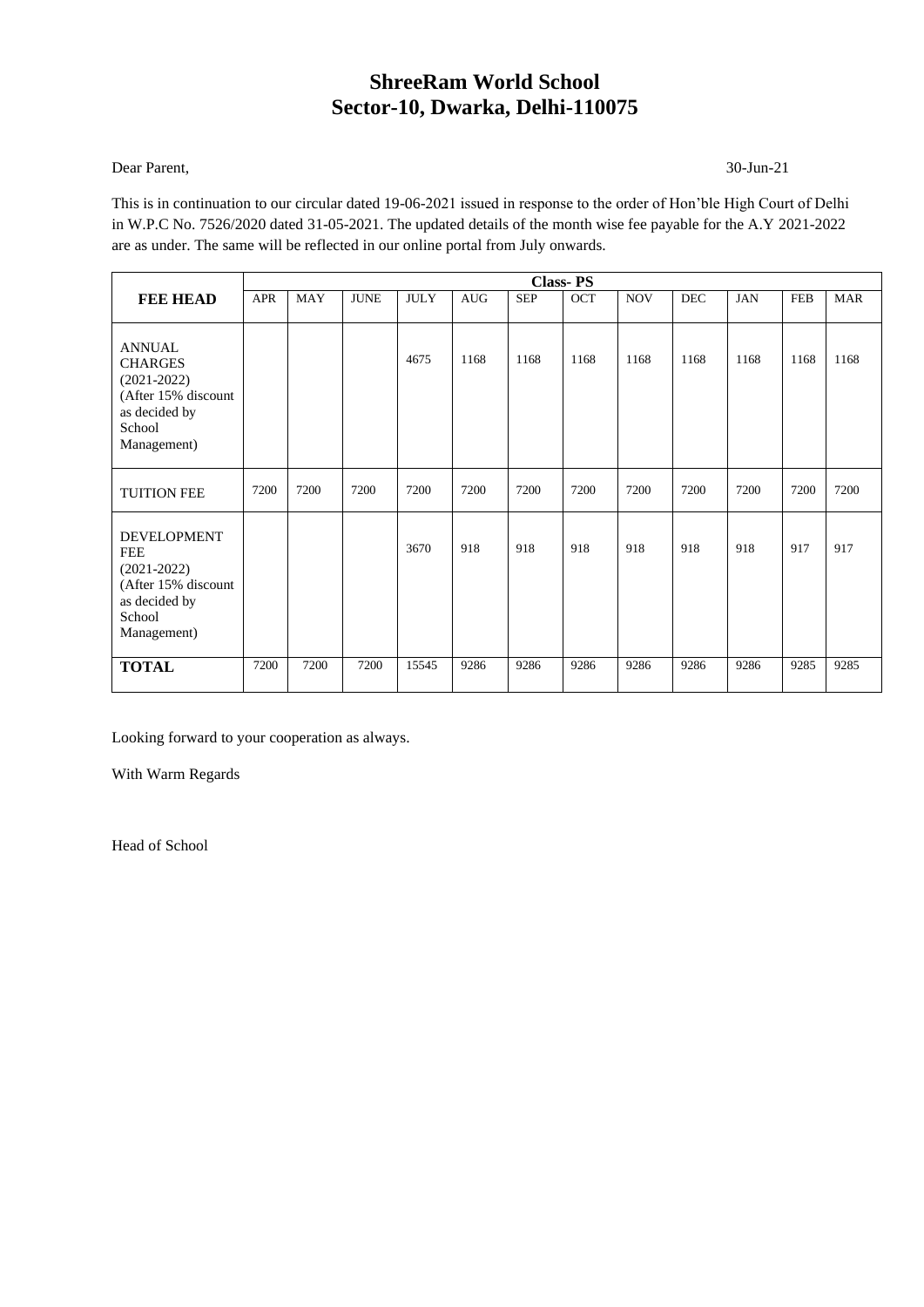#### Dear Parent, 30-Jun-21

This is in continuation to our circular dated 19-06-2021 issued in response to the order of Hon'ble High Court of Delhi in W.P.C No. 7526/2020 dated 31-05-2021. The updated details of the month wise fee payable for the A.Y. 2020-2021 and 2021-2022 are as under. The same will be reflected in our online portal from July onwards.

|                                                                                                                                                                  |            |            |             |             |            |            | <b>Class-PP-V</b> |            |            |            |            |            |
|------------------------------------------------------------------------------------------------------------------------------------------------------------------|------------|------------|-------------|-------------|------------|------------|-------------------|------------|------------|------------|------------|------------|
| <b>FEE HEAD</b>                                                                                                                                                  | <b>APR</b> | <b>MAY</b> | <b>JUNE</b> | <b>JULY</b> | <b>AUG</b> | <b>SEP</b> | OCT               | <b>NOV</b> | <b>DEC</b> | <b>JAN</b> | <b>FEB</b> | <b>MAR</b> |
| <b>ANNUAL</b><br><b>CHARGES</b><br>$(2021 - 2022)$<br>(After 15% discount<br>as decided by<br>School<br>Management)                                              |            |            |             | 4675        | 1168       | 1168       | 1168              | 1168       | 1168       | 1168       | 1168       | 1168       |
| <b>TUITION FEE</b>                                                                                                                                               | 7200       | 7200       | 7200        | 7200        | 7200       | 7200       | 7200              | 7200       | 7200       | 7200       | 7200       | 7200       |
| <b>DEVELOPMENT</b><br><b>FEE</b><br>$(2021 - 2022)$<br>(After 15% discount<br>as decided by<br>School<br>Management)                                             |            |            |             | 3670        | 918        | 918        | 918               | 918        | 918        | 918        | 917        | 917        |
| <b>DEVELOPMENT</b><br><b>FEE ARREAR</b><br>$(2020-2021)$ (Inst.)<br>(After 15% discount<br>as per the orders of<br>the Hon'ble High<br>Court of Delhi)           |            |            |             |             | 1836       | 1836       | 1836              | 1836       | 1836       | 1836       |            |            |
| <b>ANNUAL</b><br><b>CHARGES</b><br><b>ARREARS</b><br>$(2020-2021)$ (Inst.)<br>(After 15% discount<br>as per the orders of<br>the Hon'ble High<br>Court of Delhi) |            |            |             |             | 2338       | 2338       | 2338              | 2338       | 2338       | 2338       |            |            |
| <b>TOTAL</b>                                                                                                                                                     | 7200       | 7200       | 7200        | 15545       | 13460      | 13460      | 13460             | 13460      | 13460      | 13460      | 9285       | 9285       |

Looking forward to your cooperation as always.

With Warm Regards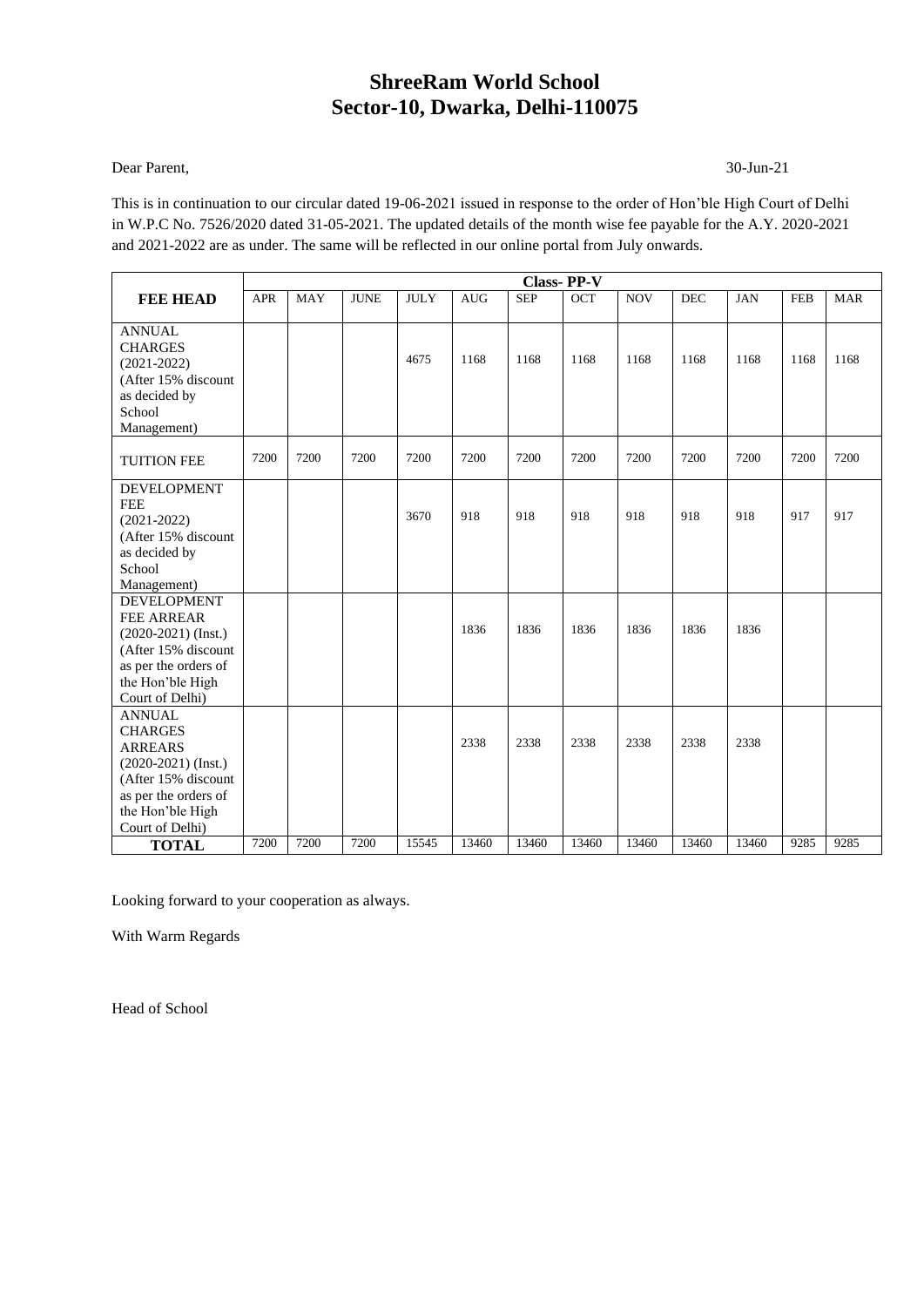Dear Parent, 30-Jun-21

This is in continuation to our circular dated 19-06-2021 issued in response to the order of Hon'ble High Court of Delhi in W.P.C No. 7526/2020 dated 31-05-2021. The updated details of the month wise fee payable for the A.Y. 2020-2021 and 2021-2022 are as under. The same will be reflected in our online portal from July onwards.

|                                                                                                                                                                  | <b>Class-VI</b> |            |             |             |            |            |            |            |            |            |            |            |
|------------------------------------------------------------------------------------------------------------------------------------------------------------------|-----------------|------------|-------------|-------------|------------|------------|------------|------------|------------|------------|------------|------------|
| <b>FEE HEAD</b>                                                                                                                                                  | <b>APR</b>      | <b>MAY</b> | <b>JUNE</b> | <b>JULY</b> | <b>AUG</b> | <b>SEP</b> | <b>OCT</b> | <b>NOV</b> | <b>DEC</b> | <b>JAN</b> | <b>FEB</b> | <b>MAR</b> |
| <b>ANNUAL</b><br><b>CHARGES</b><br>$(2021 - 2022)$<br>(After 15% discount<br>as decided by<br>School<br>Management)                                              |                 |            |             | 4675        | 1168       | 1168       | 1168       | 1168       | 1168       | 1168       | 1169       | 1169       |
| <b>TUITION FEE</b>                                                                                                                                               | 7500            | 7500       | 7500        | 7500        | 7500       | 7500       | 7500       | 7500       | 7500       | 7500       | 7500       | 7500       |
| <b>DEVELOPMENT</b><br><b>FEE</b><br>$(2021 - 2022)$<br>(After 15% discount<br>as decided by<br>School<br>Management)                                             |                 |            |             | 3825        | 953        | 953        | 953        | 953        | 953        | 953        | 956        | 956        |
| <b>DEVELOPMENT</b><br><b>FEE ARREAR</b><br>$(2020-2021)$ (Inst.)<br>(After 15% discount<br>as per the orders of<br>the Hon'ble High<br>Court of Delhi)           |                 |            |             |             | 1836       | 1836       | 1836       | 1836       | 1836       | 1836       |            |            |
| <b>ANNUAL</b><br><b>CHARGES</b><br><b>ARREARS</b><br>$(2020-2021)$ (Inst.)<br>(After 15% discount<br>as per the orders of<br>the Hon'ble High<br>Court of Delhi) |                 |            |             |             | 2338       | 2338       | 2338       | 2338       | 2338       | 2338       |            |            |
| <b>TOTAL</b>                                                                                                                                                     | 7500            | 7500       | 7500        | 16000       | 13795      | 13795      | 13795      | 13795      | 13795      | 13795      | 9625       | 9625       |

Looking forward to your cooperation as always.

With Warm Regards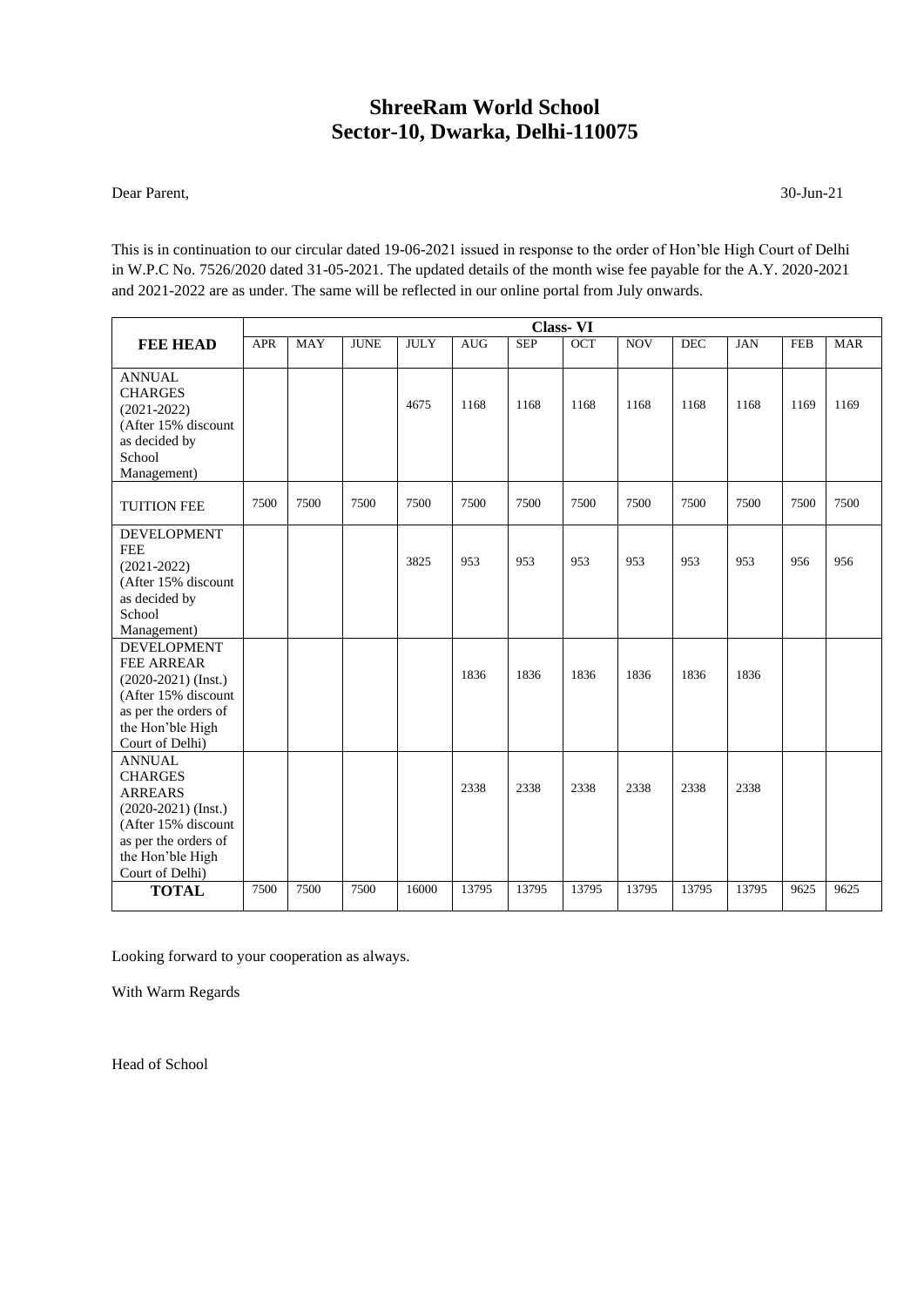Dear Parent, 30-Jun-21

This is in continuation to our circular dated 19-06-2021 issued in response to the order of Hon'ble High Court of Delhi in W.P.C No. 7526/2020 dated 31-05-2021. The updated details of the month wise fee payable for the A.Y. 2020-2021 and 2021-2022 are as under. The same will be reflected in our online portal from July onwards.

|                                                                                                                                                                  |            |            |             |             |            |            | <b>Class-VII-VIII</b> |            |            |            |            |            |
|------------------------------------------------------------------------------------------------------------------------------------------------------------------|------------|------------|-------------|-------------|------------|------------|-----------------------|------------|------------|------------|------------|------------|
| <b>FEE HEAD</b>                                                                                                                                                  | <b>APR</b> | <b>MAY</b> | <b>JUNE</b> | <b>JULY</b> | <b>AUG</b> | <b>SEP</b> | $\overline{OCT}$      | <b>NOV</b> | <b>DEC</b> | <b>JAN</b> | <b>FEB</b> | <b>MAR</b> |
| <b>ANNUAL</b><br><b>CHARGES</b><br>$(2021 - 2022)$<br>(After 15% discount<br>as decided by<br>School<br>Management)                                              |            |            |             | 4675        | 1168       | 1168       | 1168                  | 1168       | 1168       | 1168       | 1169       | 1169       |
| <b>TUITION FEE</b>                                                                                                                                               | 7500       | 7500       | 7500        | 7500        | 7500       | 7500       | 7500                  | 7500       | 7500       | 7500       | 7500       | 7500       |
| <b>DEVELOPMENT</b><br><b>FEE</b><br>$(2021 - 2022)$<br>(After 15% discount<br>as decided by<br>School<br>Management)                                             |            |            |             | 3825        | 956        | 956        | 956                   | 956        | 956        | 956        | 956        | 956        |
| <b>DEVELOPMENT</b><br>FEE ARREAR<br>$(2020-2021)$ (Inst.)<br>(After 15% discount<br>as per the orders of<br>the Hon'ble High<br>Court of Delhi)                  |            |            |             |             | 1913       | 1913       | 1913                  | 1913       | 1913       | 1913       |            |            |
| <b>ANNUAL</b><br><b>CHARGES</b><br><b>ARREARS</b><br>$(2020-2021)$ (Inst.)<br>(After 15% discount<br>as per the orders of<br>the Hon'ble High<br>Court of Delhi) |            |            |             |             | 2338       | 2338       | 2338                  | 2338       | 2338       | 2338       |            |            |
| <b>TOTAL</b>                                                                                                                                                     | 7500       | 7500       | 7500        | 16000       | 13875      | 13875      | 13875                 | 13875      | 13875      | 13875      | 9625       | 9625       |

Looking forward to your cooperation as always.

With Warm Regards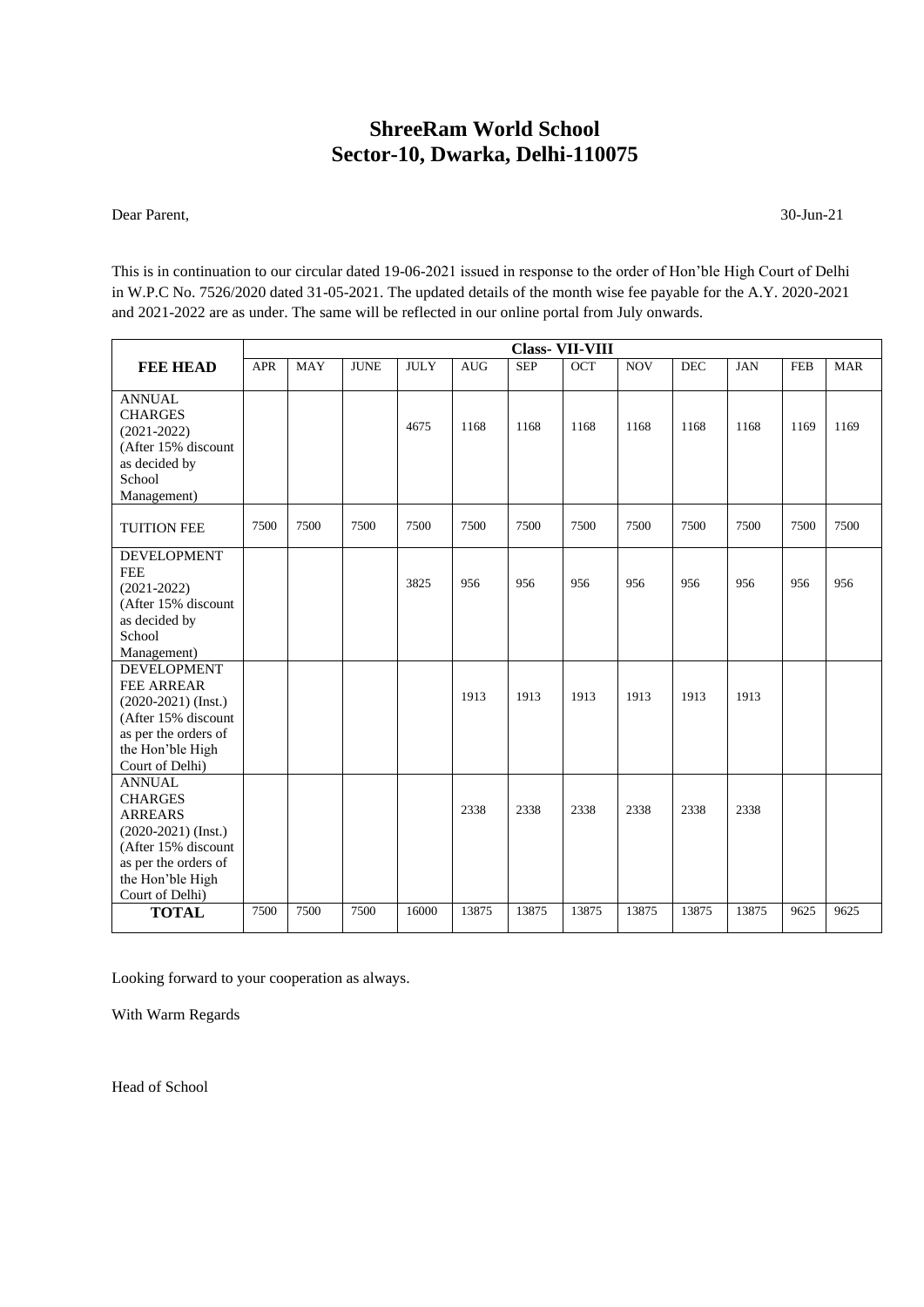#### Dear Parent, 30-Jun-21

This is in continuation to our circular dated 19-06-2021 issued in response to the order of Hon'ble High Court of Delhi in W.P.C No. 7526/2020 dated 31-05-2021. The updated details of the month wise fee payable for the A.Y. 2020-2021 and 2021-2022 are as under. The same will be reflected in our online portal from July onwards.

|                                                                                                                                                                  | <b>Class-IX</b> |            |             |             |            |            |       |            |            |            |            |            |
|------------------------------------------------------------------------------------------------------------------------------------------------------------------|-----------------|------------|-------------|-------------|------------|------------|-------|------------|------------|------------|------------|------------|
| <b>FEE HEAD</b>                                                                                                                                                  | <b>APR</b>      | <b>MAY</b> | <b>JUNE</b> | <b>JULY</b> | <b>AUG</b> | <b>SEP</b> | OCT   | <b>NOV</b> | <b>DEC</b> | <b>JAN</b> | <b>FEB</b> | <b>MAR</b> |
| <b>ANNUAL</b><br><b>CHARGES</b><br>$(2021 - 2022)$<br>(After 15% discount<br>as decided by<br>School<br>Management)                                              |                 |            |             | 4675        | 1168       | 1168       | 1168  | 1168       | 1168       | 1168       | 1168       | 1168       |
| <b>TUITION FEE</b>                                                                                                                                               | 7800            | 7800       | 7800        | 7800        | 7800       | 7800       | 7800  | 7800       | 7800       | 7800       | 7800       | 7800       |
| <b>DEVELOPMENT</b><br><b>FEE</b><br>$(2021 - 2022)$<br>(After 15% discount<br>as decided by<br>School<br>Management)                                             |                 |            |             | 3975        | 994        | 994        | 994   | 994        | 994        | 994        | 992        | 992        |
| <b>DEVELOPMENT</b><br><b>FEE ARREAR</b><br>$(2020-2021)$ (Inst.)<br>(After 15% discount<br>as per the orders of<br>the Hon'ble High<br>Court of Delhi)           |                 |            |             |             | 1910       | 1910       | 1910  | 1910       | 1910       | 1910       |            |            |
| <b>ANNUAL</b><br><b>CHARGES</b><br><b>ARREARS</b><br>$(2020-2021)$ (Inst.)<br>(After 15% discount<br>as per the orders of<br>the Hon'ble High<br>Court of Delhi) |                 |            |             |             | 2338       | 2338       | 2338  | 2338       | 2338       | 2338       |            |            |
| <b>TOTAL</b>                                                                                                                                                     | 7800            | 7800       | 7800        | 16450       | 14210      | 14210      | 14210 | 14210      | 14210      | 14210      | 9960       | 9960       |

Looking forward to your cooperation as always.

With Warm Regards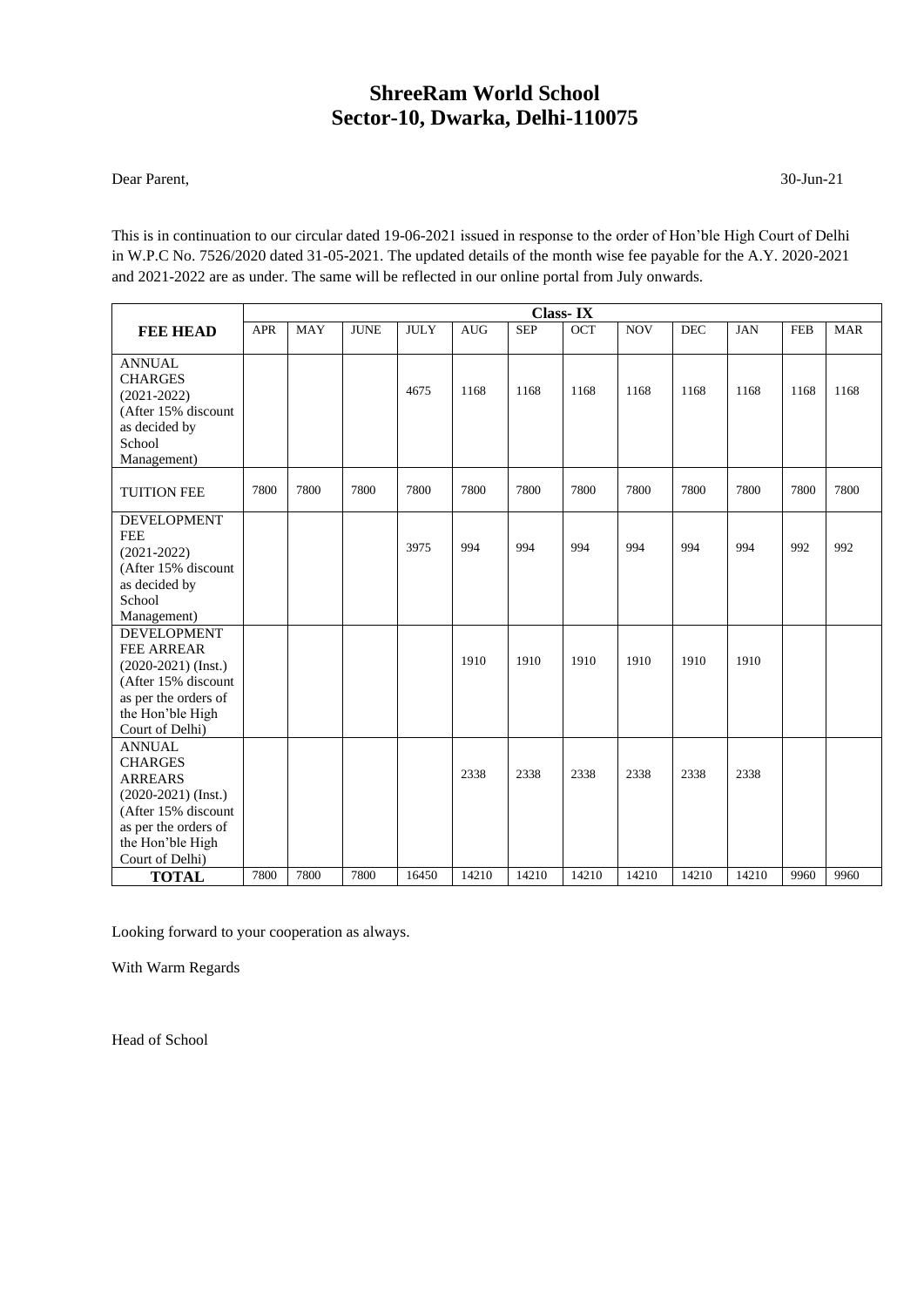Dear Parent, 30-Jun-21

This is in continuation to our circular dated 19-06-2021 issued in response to the order of Hon'ble High Court of Delhi in W.P.C No. 7526/2020 dated 31-05-2021. The updated details of the month wise fee payable for the A.Y. 2020-2021 and 2021-2022 are as under. The same will be reflected in our online portal from July onwards.

|                                                                                                                                                                  | <b>Class-X</b> |            |             |             |            |            |       |            |            |            |            |            |
|------------------------------------------------------------------------------------------------------------------------------------------------------------------|----------------|------------|-------------|-------------|------------|------------|-------|------------|------------|------------|------------|------------|
| <b>FEE HEAD</b>                                                                                                                                                  | <b>APR</b>     | <b>MAY</b> | <b>JUNE</b> | <b>JULY</b> | <b>AUG</b> | <b>SEP</b> | OCT   | <b>NOV</b> | <b>DEC</b> | <b>JAN</b> | <b>FEB</b> | <b>MAR</b> |
| <b>ANNUAL</b><br><b>CHARGES</b><br>$(2021 - 2022)$<br>(After 15% discount<br>as decided by<br>School<br>Management)                                              |                |            |             | 4675        | 1169       | 1169       | 1169  | 1169       | 1169       | 1169       | 1168       | 1168       |
| <b>TUITION FEE</b>                                                                                                                                               | 7800           | 7800       | 7800        | 7800        | 7800       | 7800       | 7800  | 7800       | 7800       | 7800       | 7800       | 7800       |
| <b>DEVELOPMENT</b><br><b>FEE</b><br>$(2021 - 2022)$<br>(After 15% discount<br>as decided by<br>School<br>Management)                                             |                |            |             | 3975        | 995        | 995        | 995   | 995        | 995        | 995        | 992        | 992        |
| <b>DEVELOPMENT</b><br>FEE ARREAR<br>$(2020-2021)$ (Inst.)<br>(After 15% discount<br>as per the orders of<br>the Hon'ble High<br>Court of Delhi)                  |                |            |             |             | 1989       | 1989       | 1989  | 1989       | 1989       | 1989       |            |            |
| <b>ANNUAL</b><br><b>CHARGES</b><br><b>ARREARS</b><br>$(2020-2021)$ (Inst.)<br>(After 15% discount<br>as per the orders of<br>the Hon'ble High<br>Court of Delhi) |                |            |             |             | 2337       | 2337       | 2337  | 2337       | 2337       | 2337       |            |            |
| <b>TOTAL</b>                                                                                                                                                     | 7800           | 7800       | 7800        | 16450       | 14290      | 14290      | 14290 | 14290      | 14290      | 14290      | 9960       | 9960       |

Looking forward to your cooperation as always.

With Warm Regards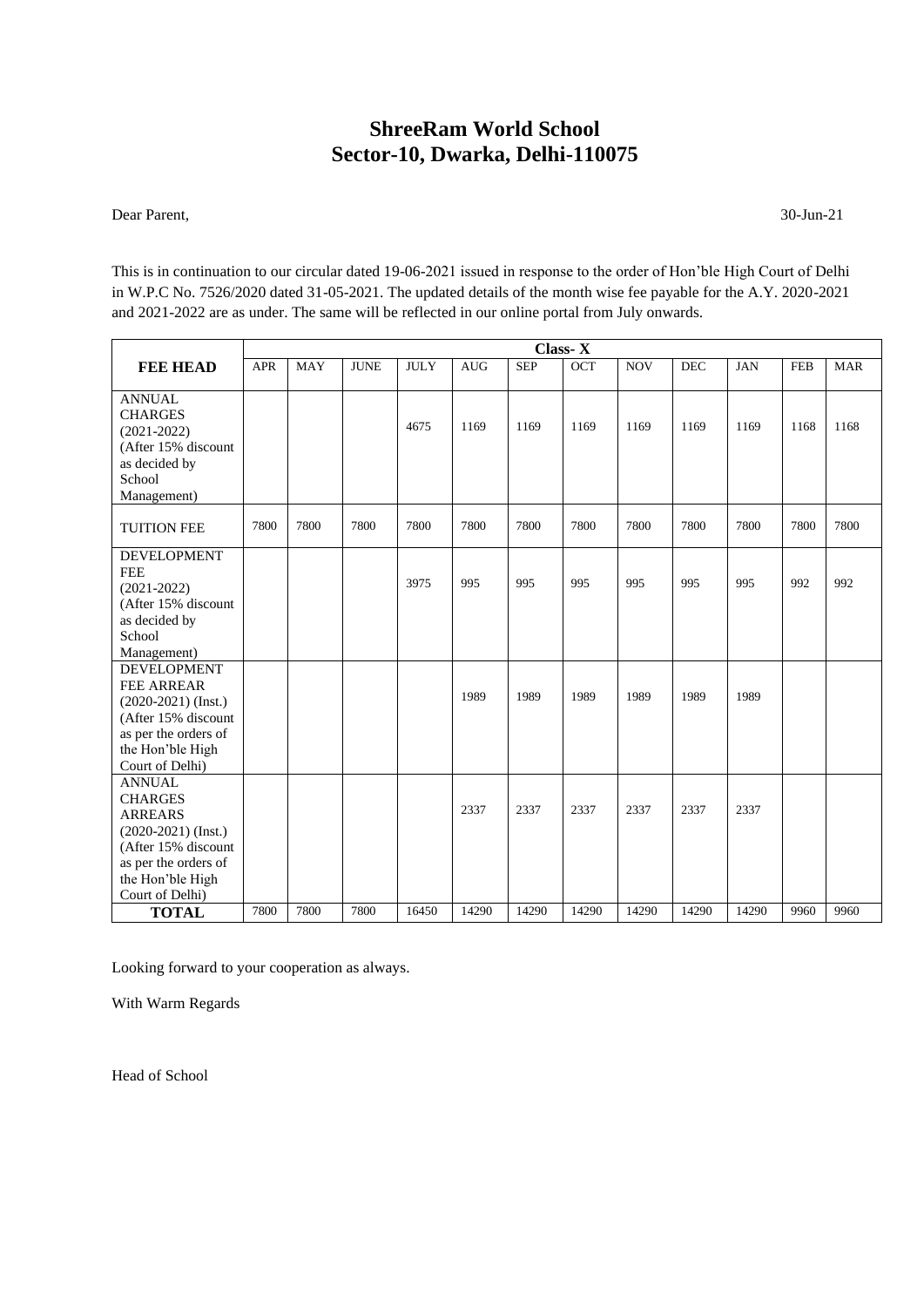Dear Parent, 30-Jun-21

This is in continuation to our circular dated 19-06-2021 issued in response to the order of Hon'ble High Court of Delhi in W.P.C No. 7526/2020 dated 31-05-2021. The updated details of the month wise fee payable for the A.Y. 2020-2021 and 2021-2022 are as under. The same will be reflected in our online portal from July onwards.

|                                                                                                                                                                       | <b>Class-XI</b> |            |             |             |            |            |       |            |            |            |            |            |
|-----------------------------------------------------------------------------------------------------------------------------------------------------------------------|-----------------|------------|-------------|-------------|------------|------------|-------|------------|------------|------------|------------|------------|
| <b>FEE HEAD</b>                                                                                                                                                       | <b>APR</b>      | <b>MAY</b> | <b>JUNE</b> | <b>JULY</b> | <b>AUG</b> | <b>SEP</b> | OCT   | <b>NOV</b> | <b>DEC</b> | <b>JAN</b> | <b>FEB</b> | <b>MAR</b> |
| <b>ANNUAL</b><br><b>CHARGES</b><br>$(2021 - 2022)$<br>(After 15% discount<br>as decided by<br>School<br>Management)                                                   |                 |            |             | 4675        | 1168       | 1168       | 1168  | 1168       | 1168       | 1168       | 1168       | 1168       |
| <b>TUITION FEE</b>                                                                                                                                                    | 8100            | 8100       | 8100        | 8100        | 8100       | 8100       | 8100  | 8100       | 8100       | 8100       | 8100       | 8100       |
| <b>DEVELOPMENT</b><br><b>FEE</b><br>$(2021 - 2022)$<br>(After 15% discount<br>as decided by<br>School                                                                 |                 |            |             | 4130        | 1032       | 1032       | 1032  | 1032       | 1032       | 1032       | 1032       | 1032       |
| Management)<br><b>DEVELOPMENT</b><br><b>FEE ARREAR</b><br>$(2020-2021)$ (Inst.)<br>(After 15% discount<br>as per the orders of<br>the Hon'ble High<br>Court of Delhi) |                 |            |             |             | 1988       | 1988       | 1988  | 1988       | 1988       | 1988       |            |            |
| <b>ANNUAL</b><br><b>CHARGES</b><br><b>ARREARS</b><br>$(2020-2021)$ (Inst.)<br>(After 15% discount<br>as per the orders of<br>the Hon'ble High<br>Court of Delhi)      |                 |            |             |             | 2337       | 2337       | 2337  | 2337       | 2337       | 2337       |            |            |
| <b>TOTAL</b>                                                                                                                                                          | 8100            | 8100       | 8100        | 16905       | 14625      | 14625      | 14625 | 14625      | 14625      | 14625      | 10300      | 10300      |

Looking forward to your cooperation as always.

With Warm Regards